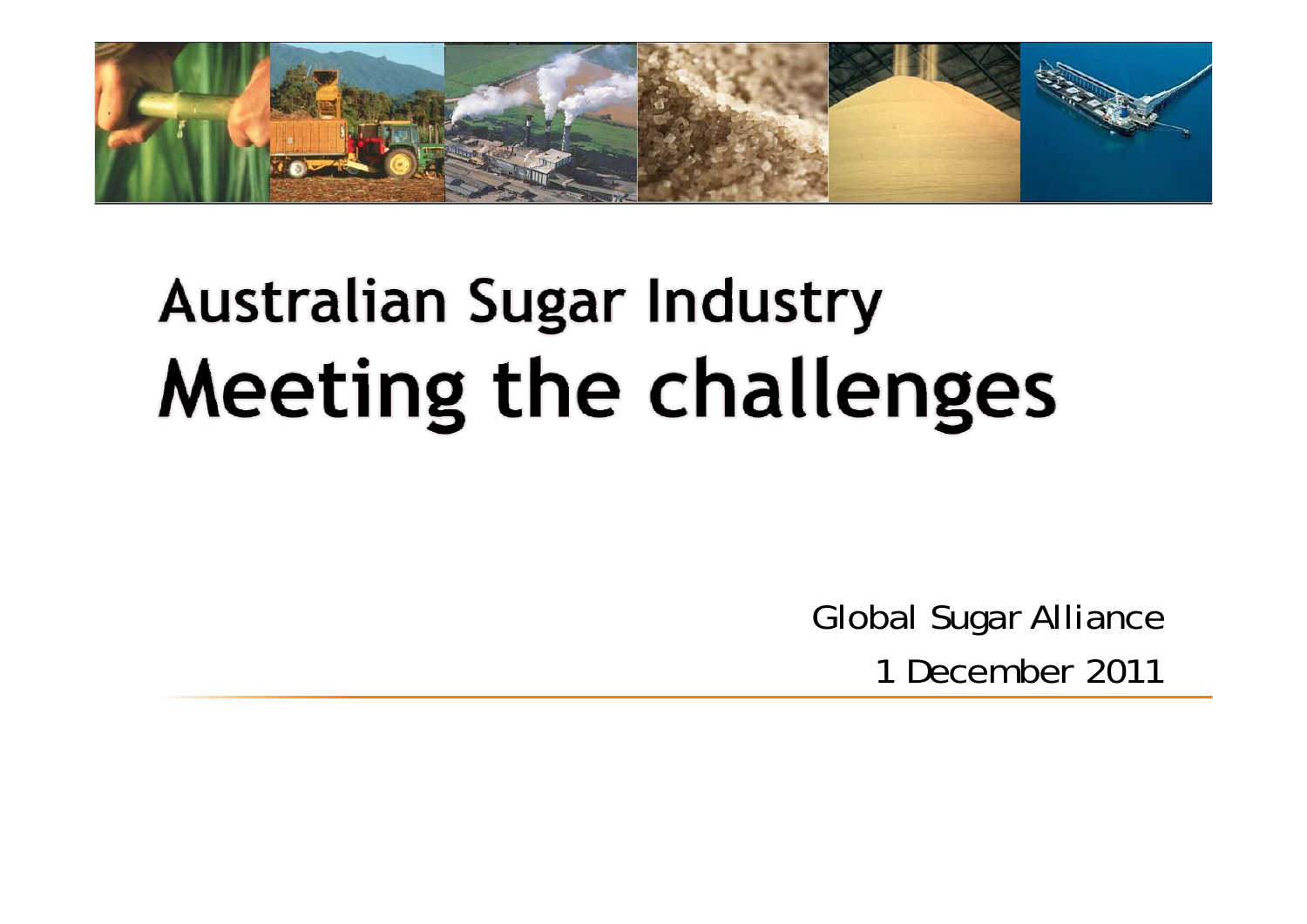## Need to meet three key challenges

- **Weather**
	- Must manage the consequences
- **Global competition – Cost competitiveness**
	- AUD, input costs
- **Supply recovery**
	- Strong price signals are supporting investment and encouraging recovery
	- Options are available to encourage growers and millers to manage their own price risks

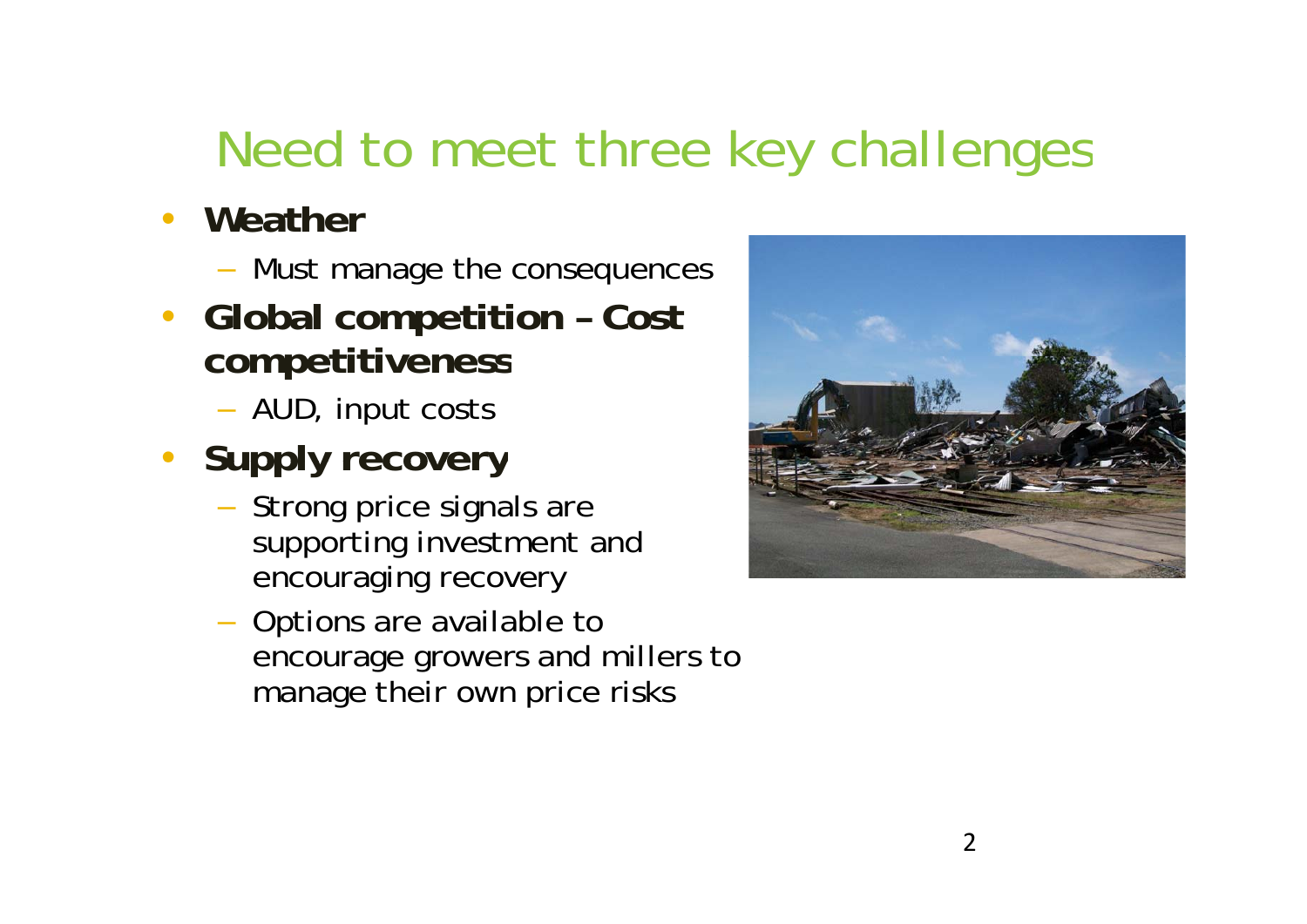- Investment in mills and farms
- Production recovery
- Strengthening Research and Development

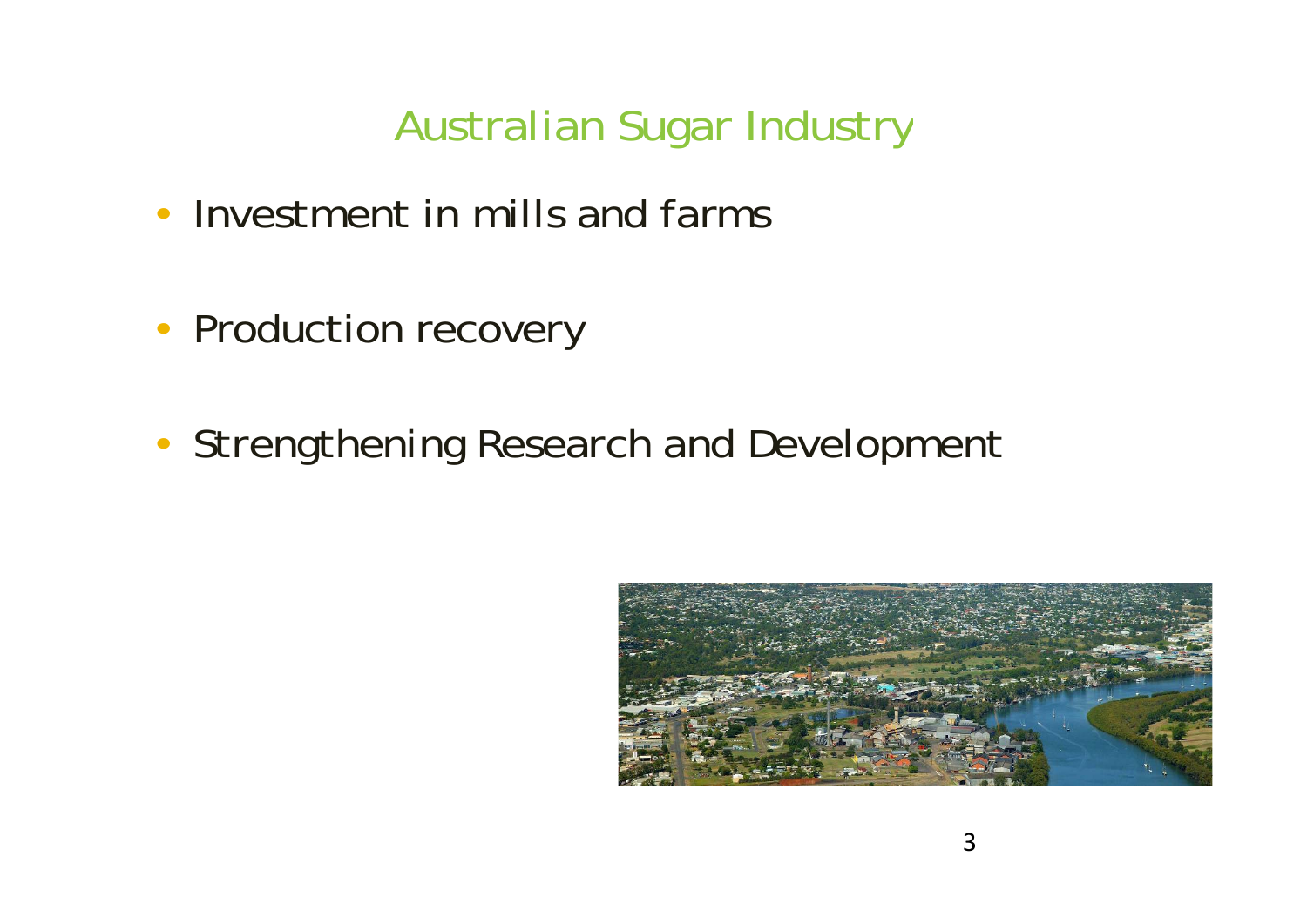- •**Investment in mills and farms**
- Production recovery
- Strengthening Research and Development

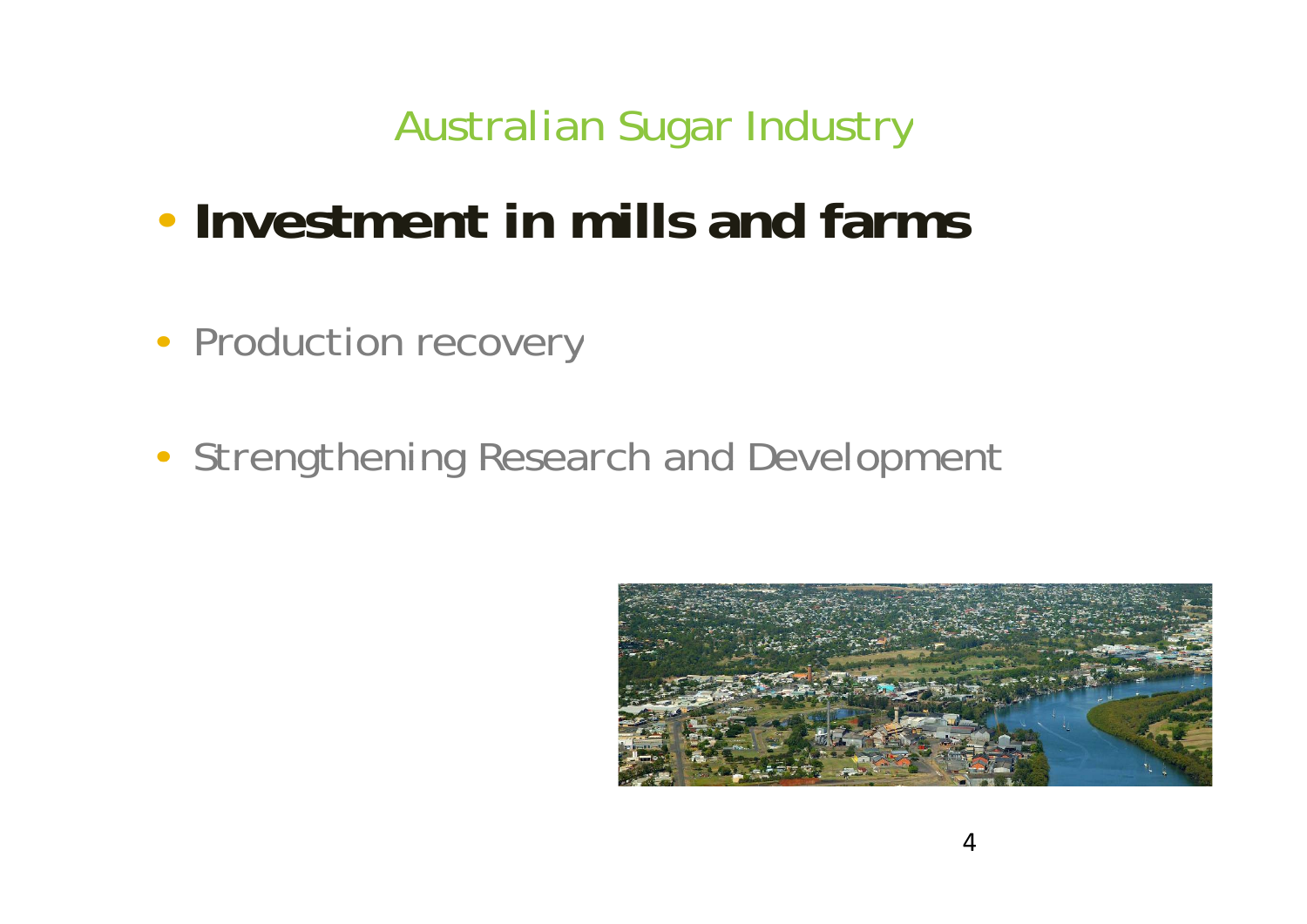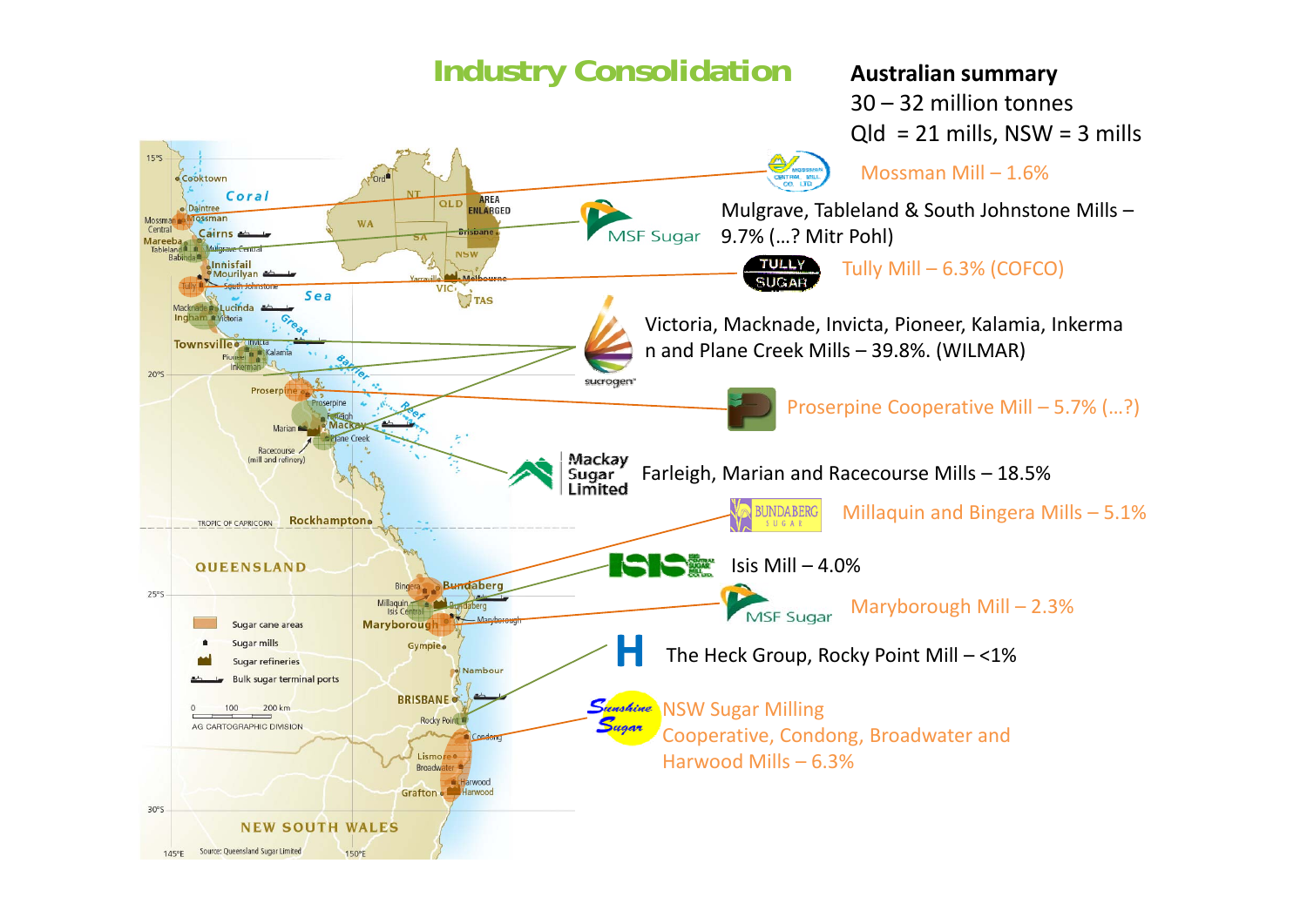- Investment in mills and farms
	- $\blacktriangleright$  60 per cent of mill capacity has changed hands (Sucrogen, Tully Sugar, MSF Sugar, MST sugar, Moserpine)
	- $\triangleright$  3 major new entrants to the industry (Wilmar, COFCO, Mitr Phol)
	- $\blacktriangleright$  Interest expressed from others with \$ (Bright Foods, Louis Dreyfus, Bunge....)
	- ▶ Consolidation and ownership changes have not finished!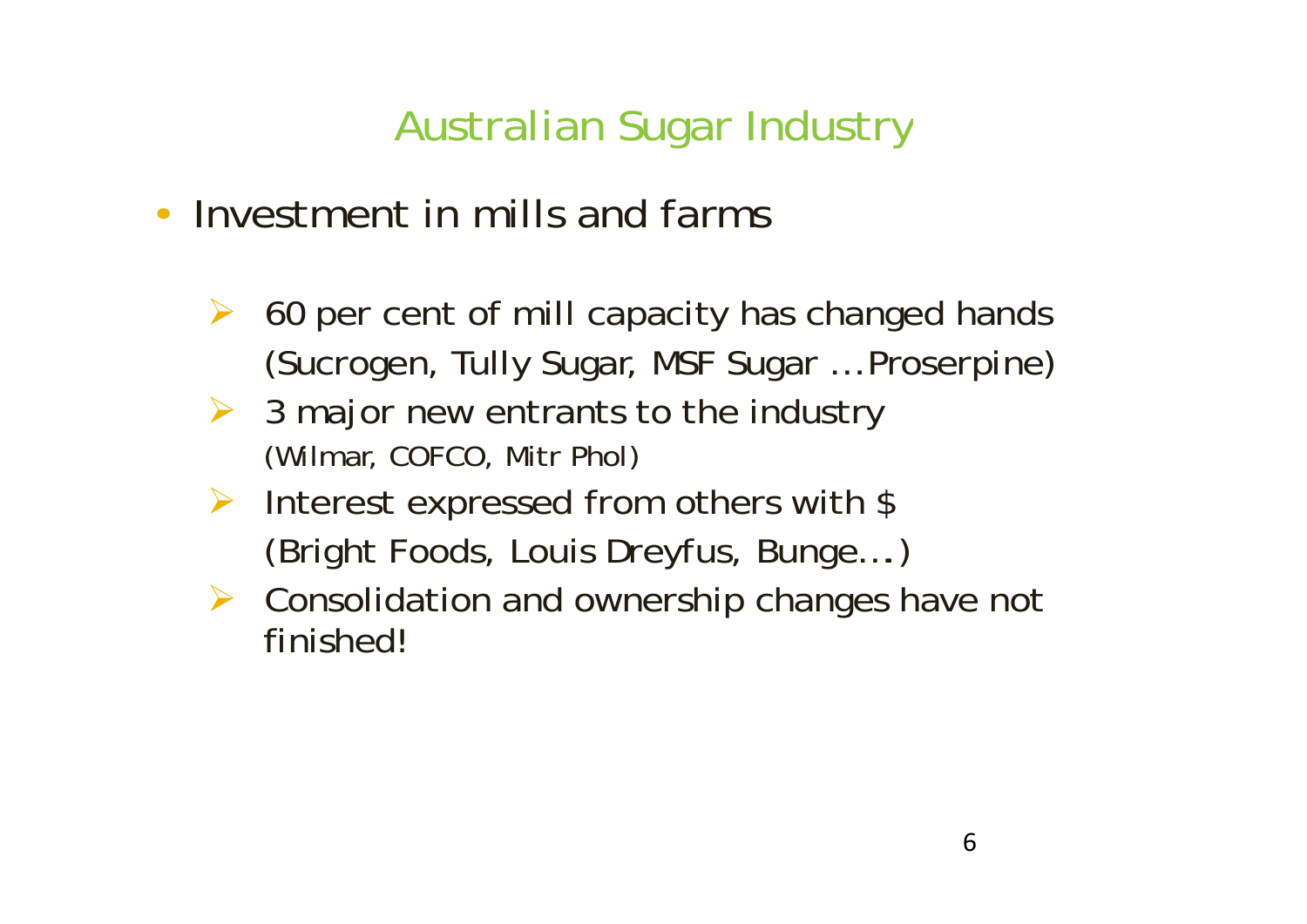• Investment in mills and farms

#### •**Production recovery**

• Strengthening Research and Development

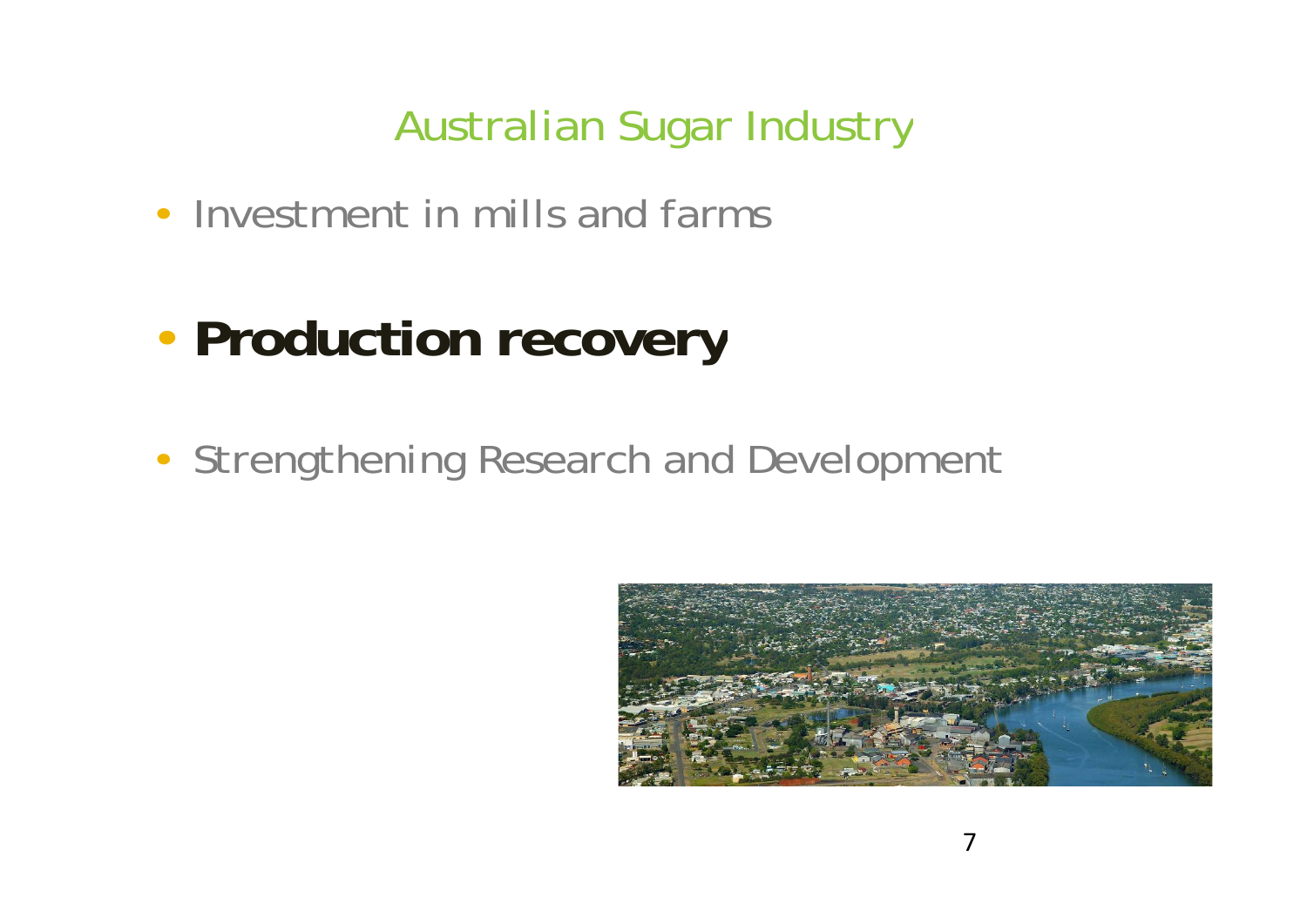#### Australian Production and Exports

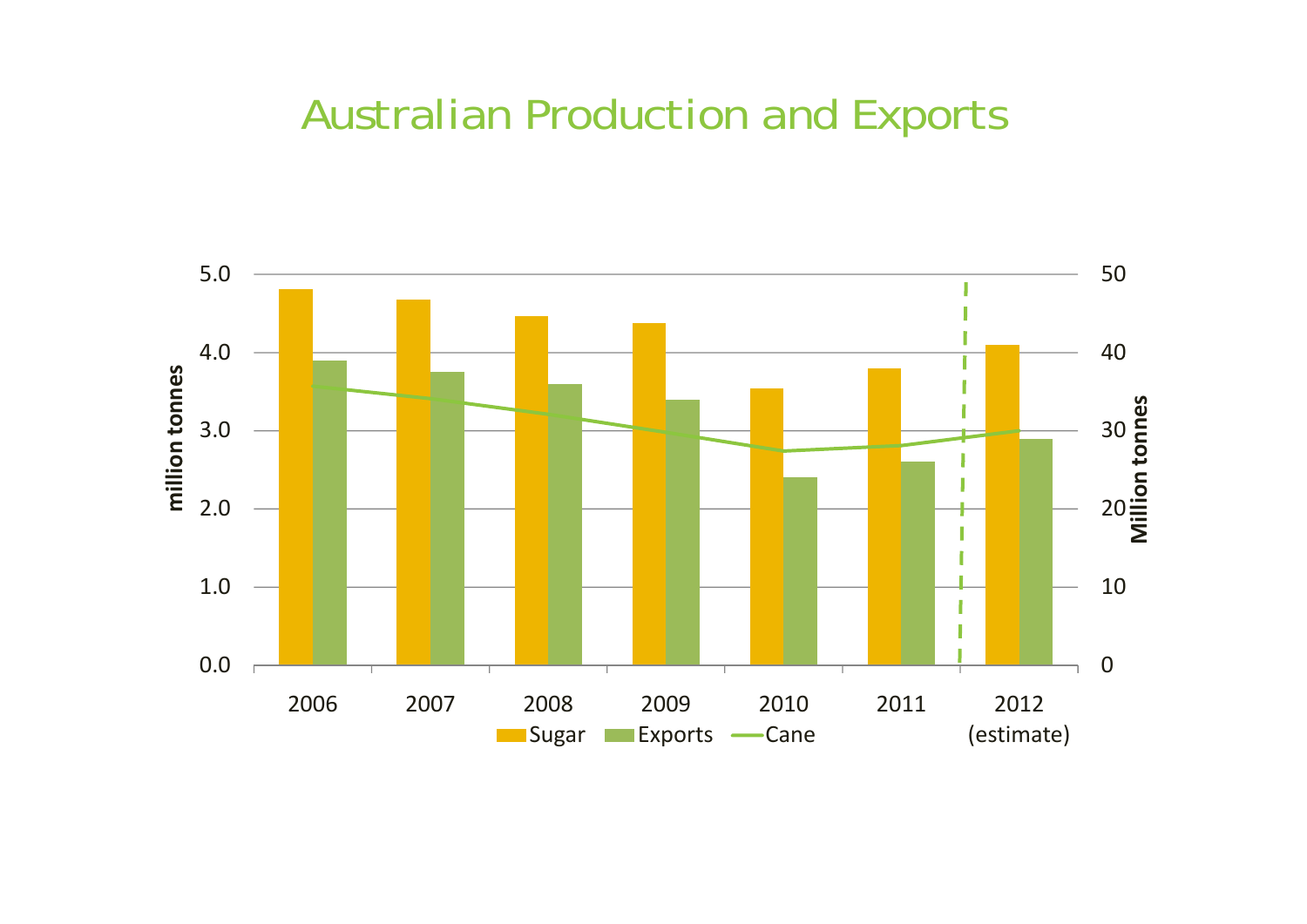## Opportunity for recovery

- $\bullet$  **Continue to grow land area planted (2010 first growth year in a decade)** 
	- **Redresses area lost over the previous decade due to low prices**
- •**• Cane yield per ha ongoing focus** 
	-
- $\bullet$ **Cane yield per ha driven by arcane yield** 
	- **Weather**
	- **Varietal R&D Suga (t**
	- **Farming practices**



Source: Australian Sugar Milling Council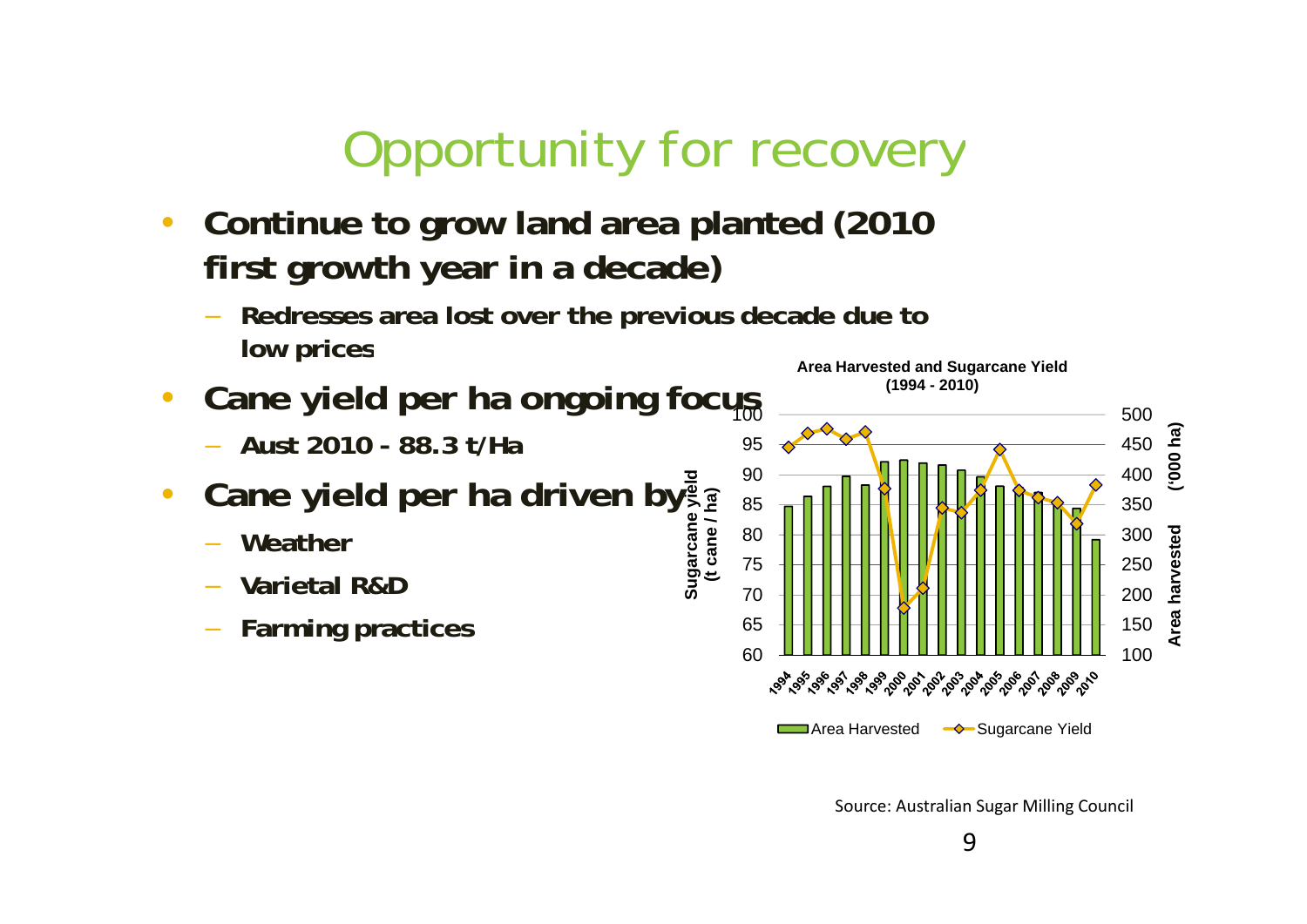### The weather challenge of 2010 lingers



- After a dry start, wet •weather plagued the 2010 harvest
	- 6 mln t cane was left in the field, a significant loss
	- QSL's pricing losses alone counted \$105 million
- • Recovery is underway, but the 2011 crop is poor – a reflection of last year's season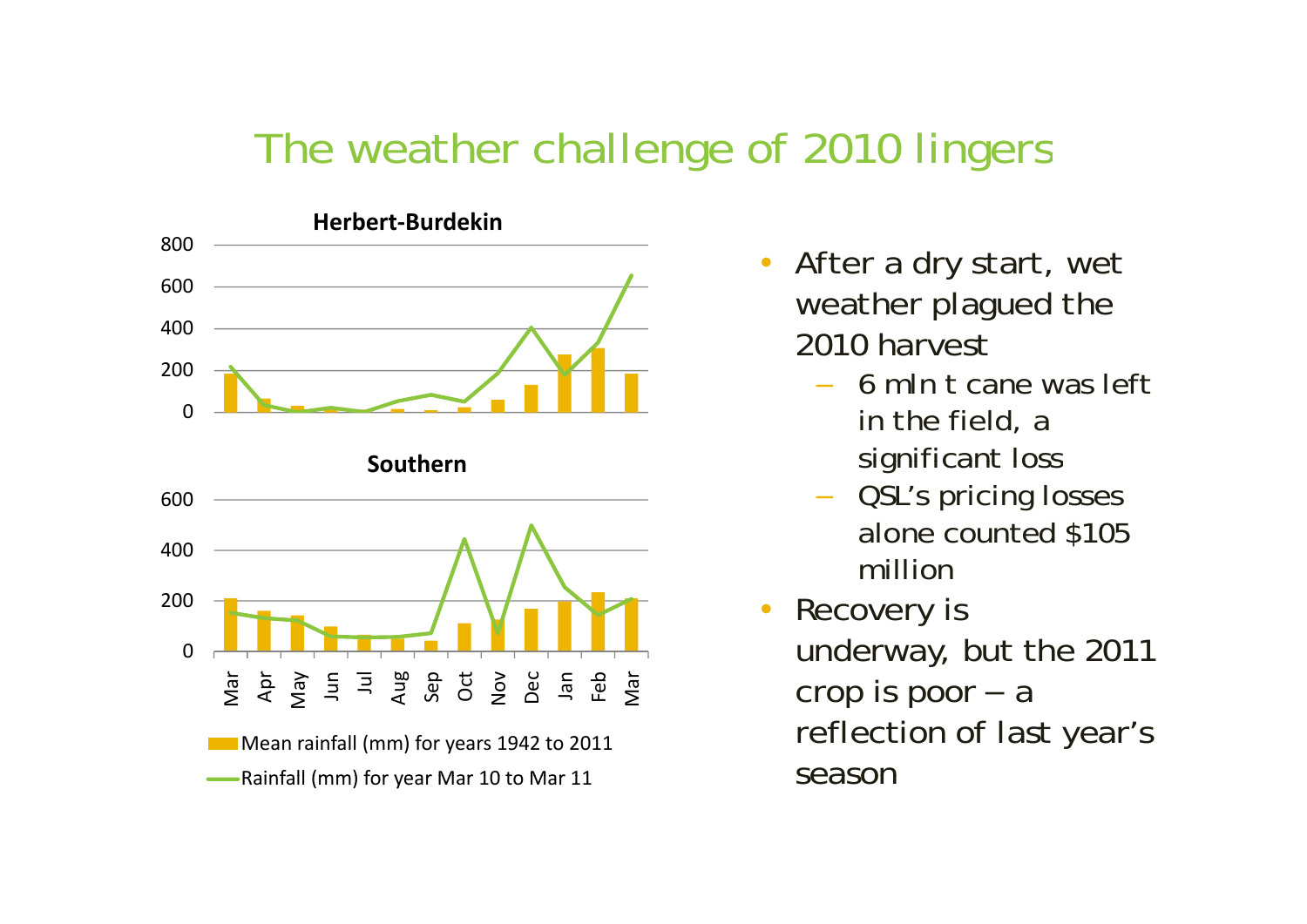- Investment in mills and farms
- Production recovery
- • **Strengthening Research and Development**

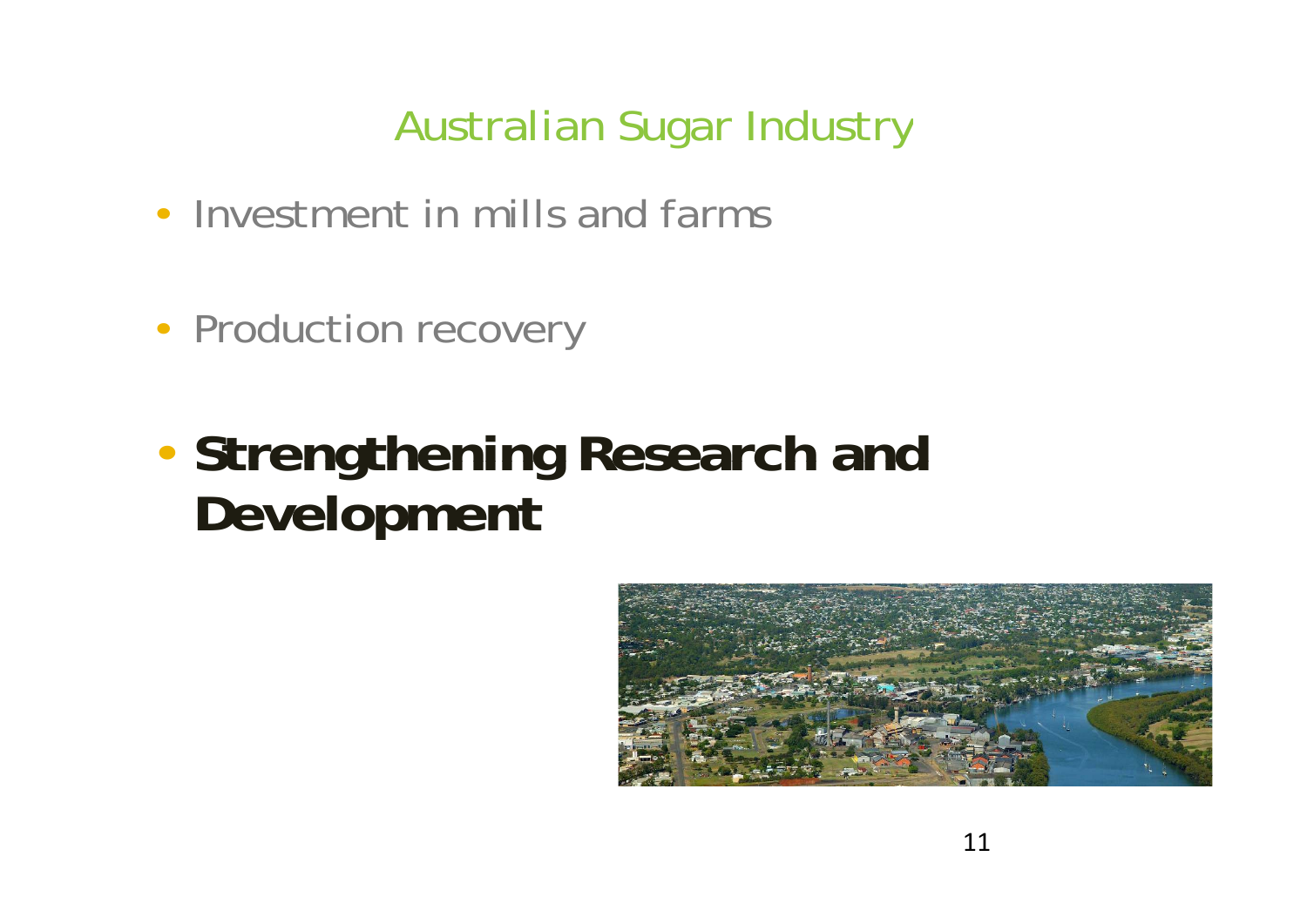## Reorganising R&D

- $\bullet$  R&D funding is being strengthened including increased levels and certainty
- $\bullet$  A new R&D priority setting process is being introduced to better meet agreed long term industry needs
- $\bullet$ The highly regarded Australian sugarcane plant breeding and variety development program is being maintained across three facilities.
- Three R&D organisations are being merged
	- (combining BSES Ltd, Sugar Research Limited and SRDC)
	- Sugar Research Australia will have a single vision and focus